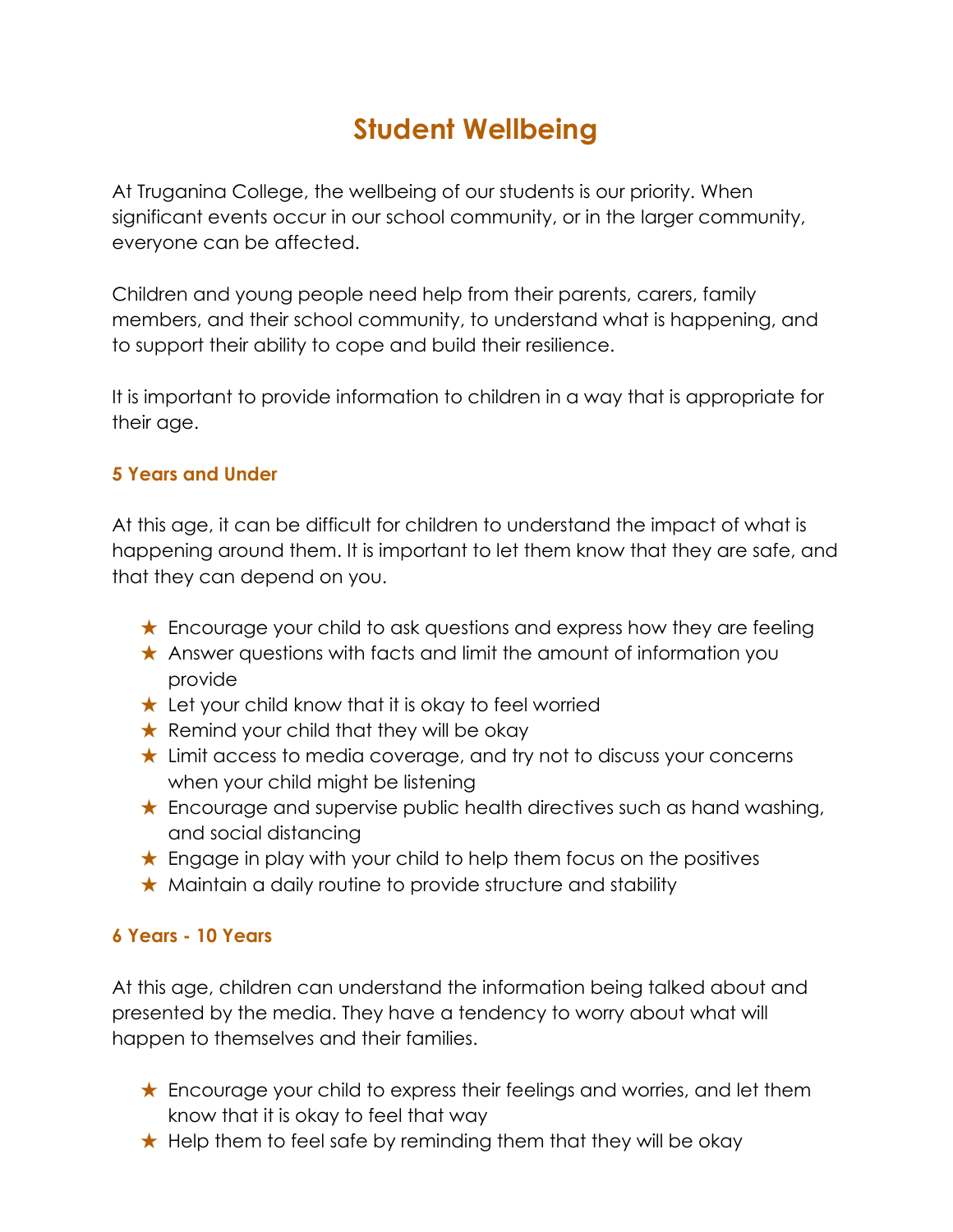- ★ Provide children with correct information and facts, and let them know that it is okay to ask questions
- ★ Limit the amount of detail you provide in your answers
- ★ Limit access to media coverage, and try not to discuss your concerns when your child might be listening
- ★ Reinforce the importance of public health directives (hand washing and social distancing)
- ★ Focus on positive aspects and having some fun (play games and do things that your child enjoys)
- ★ Support them to stay socially connected such as calling friends and family or using video chat
- $\star$  Develop a routine with your child to provide structure and stability

# **11 Years - 15 Years**

At this age, children have developed high-order thinking skills and can apply logical thinking to the information they are receiving. Adolescence is a highly stressful time as it is, and you may notice that your child becomes more stressed during this crisis.

- $\star$  Remind them that although this is a crisis, we are equipped to manage it, and that it will pass
- $\star$  Encourage them to express their feelings and worries
- ★ Encourage them to read authorised media sites and avoid information on social media and from their friends
- ★ Remind them that they are playing a role in their community by following public health directives (wearing a face mask, hand washing and social distancing)
- ★ Encourage them to remain socially connected using alternative methods such as phone calls and video chat
- $\star$  Encourage them to follow healthy habits and routine (healthy eating, exercise, sleeping, school work, and fun activities)